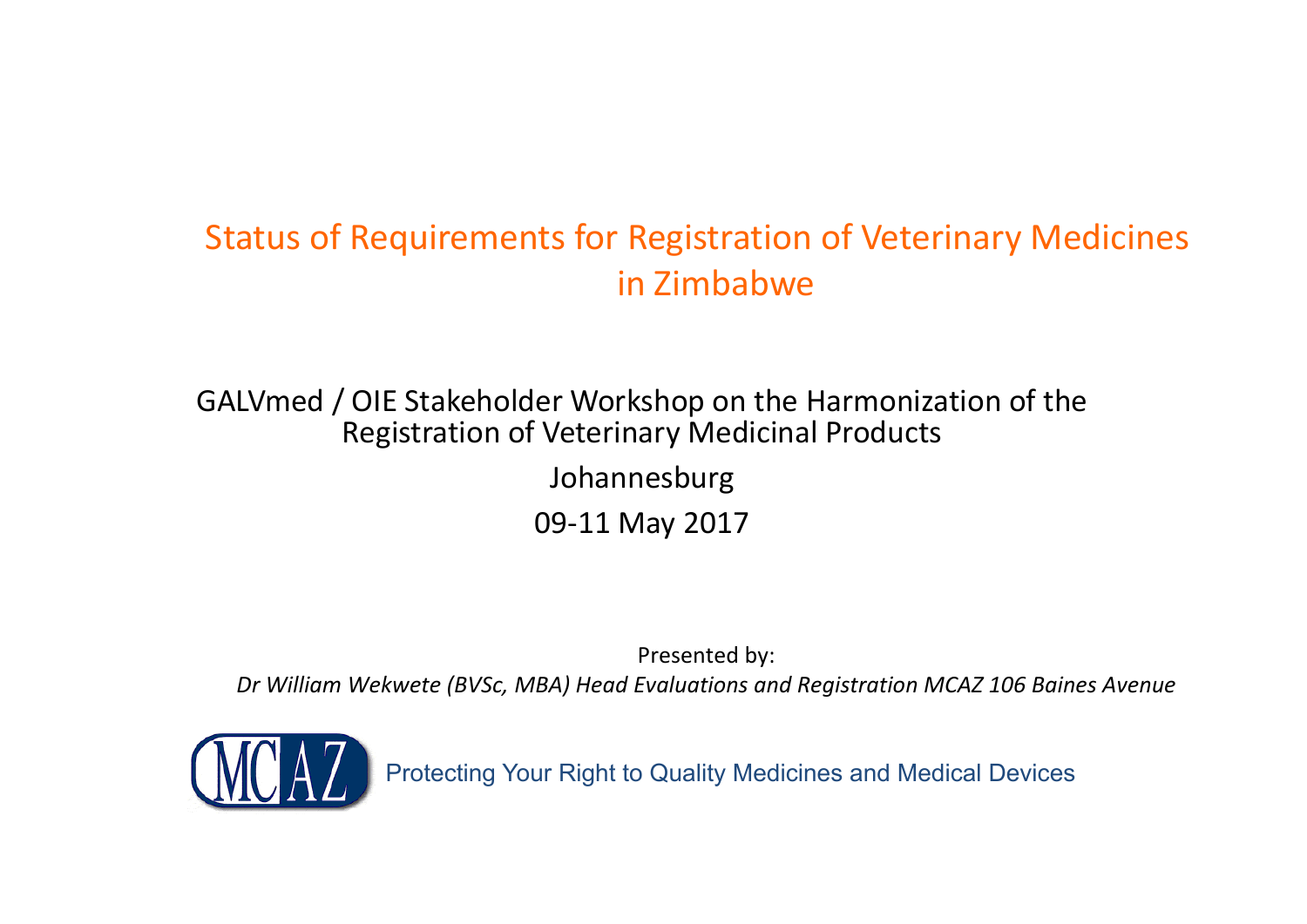- Medicines Control Authority of Zimbabwe (MCAZ)
- Successor to Drugs Control Council (DCC), since 1<sup>st</sup> August 1997
- $-$  Line Ministry: Ministry of Health and Child Care (MoHCC)
- $-$  established by the Medicines and Allied Substance Control Act 15:03, *which superseded the Drugs and Allied Substances Control of 196 9*

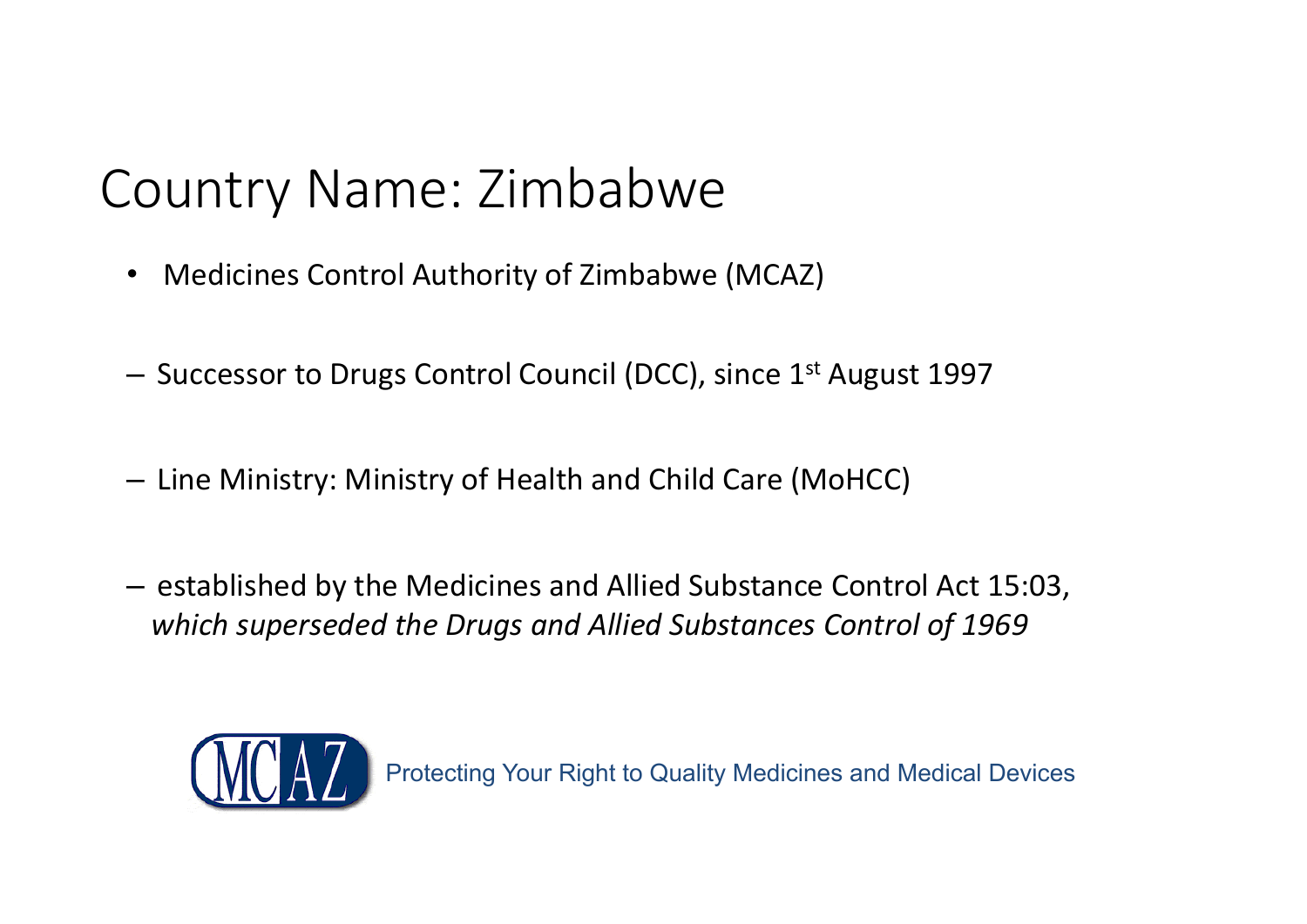- • MCAZ assesses applications for issue of marketing authorization (MA) and issues import/export permits per consignment SI 57 of 2008
	- MCAZ and DVS authorize importation of veterinary vaccines, biologicals
- •MCAZ is responsible for licensing Human medicines as well as Veterinary medicines?
- • MA is granted to products that meet safety, quality and efficacy standards in Registration Guidelines
	- OIE standards,
	- ICHE guidelines
	- Statutes.
- • Import permits state name of product, the quantity, dosage form and dosage units, manufacturer, registration status, and port of entry.

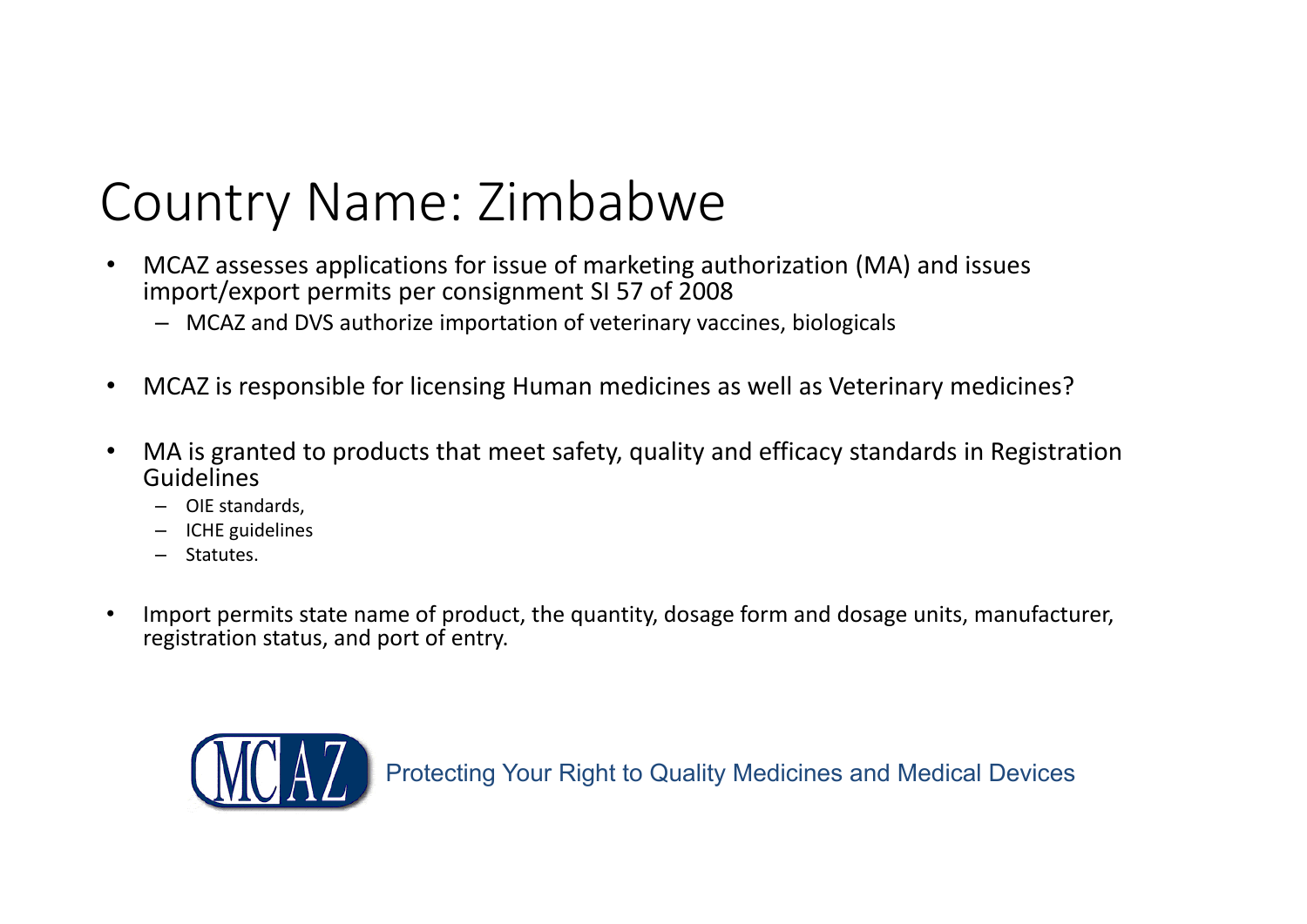If your National Regulatory Authority issues Marketing Authorisations:

- • Briefly describe how an application for a Marketing Authorisation (MA) is processed
- Who makes the assessment?
- • Is there a committee which takes decisions whether or not to issue MA<sub>s</sub>?
- • How long does it take from receipt of an application before an approval is issued?

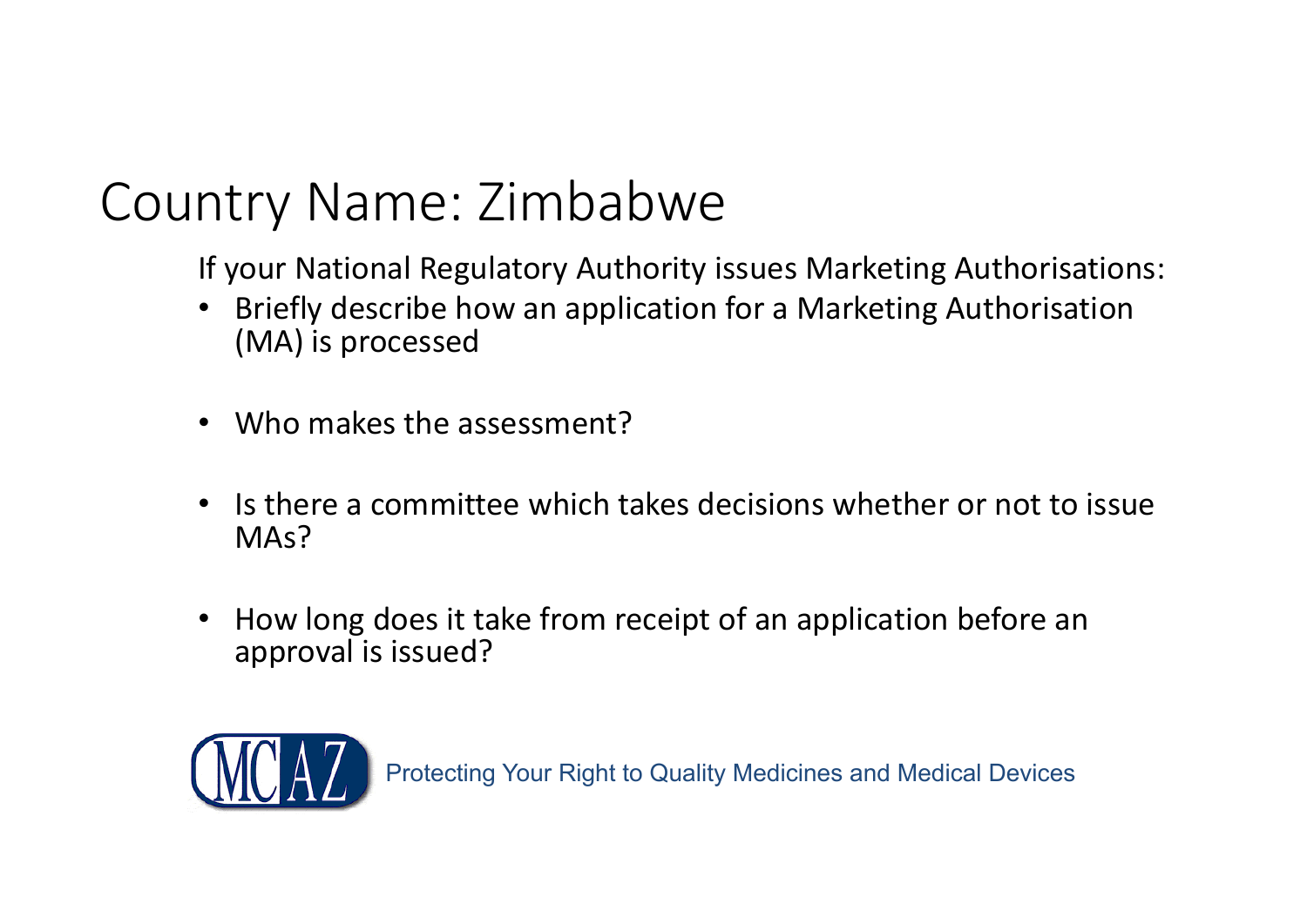

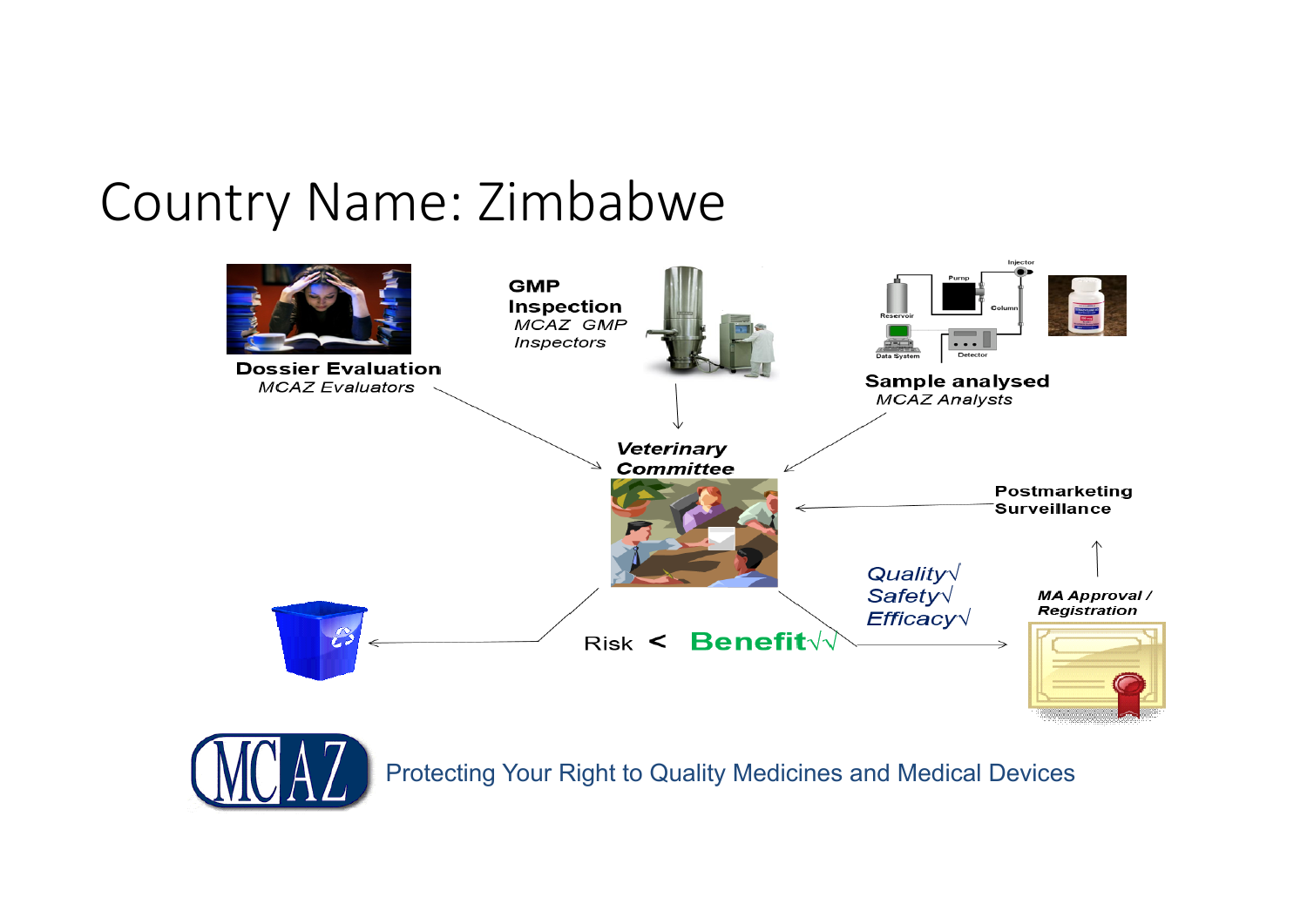- A total of 322 products (inclusive of vaccines) are currently registered
- About 80% (258) of these are Veterinary Vaccines?

Source: http://www.mcaz.co.zw/index.php/downloads/file/159 veterinary-medicines-register-march-2017

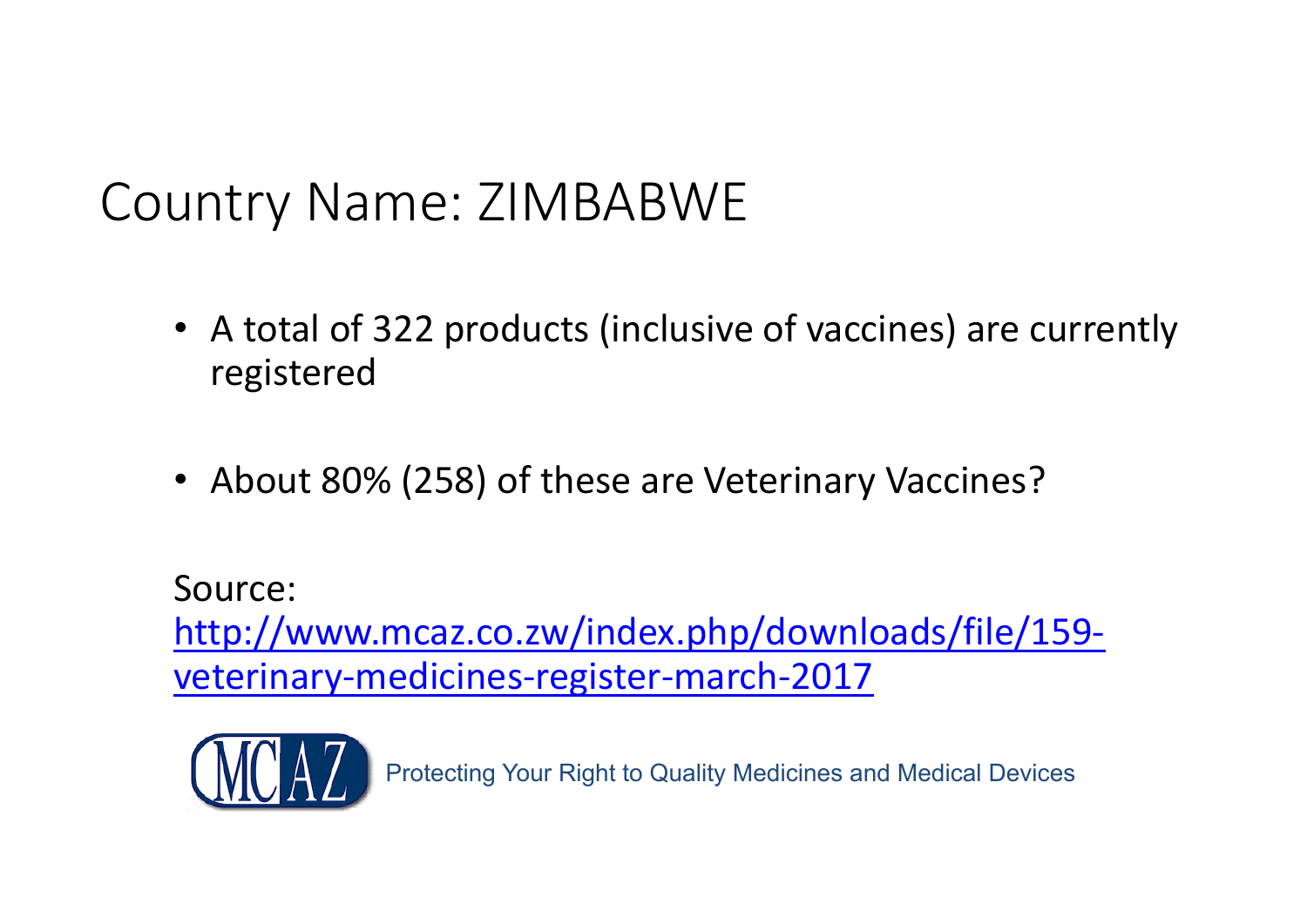- MCAZ recognises work conducted by Stringent Regulatory Authorities (SRAs)
	- abridged reviews verify the data
	- $-$  suitability of the product local conditions
- Zimbabwe looks forward to structured regulatory harmonization, work-sharing and information exchange among African Regulators

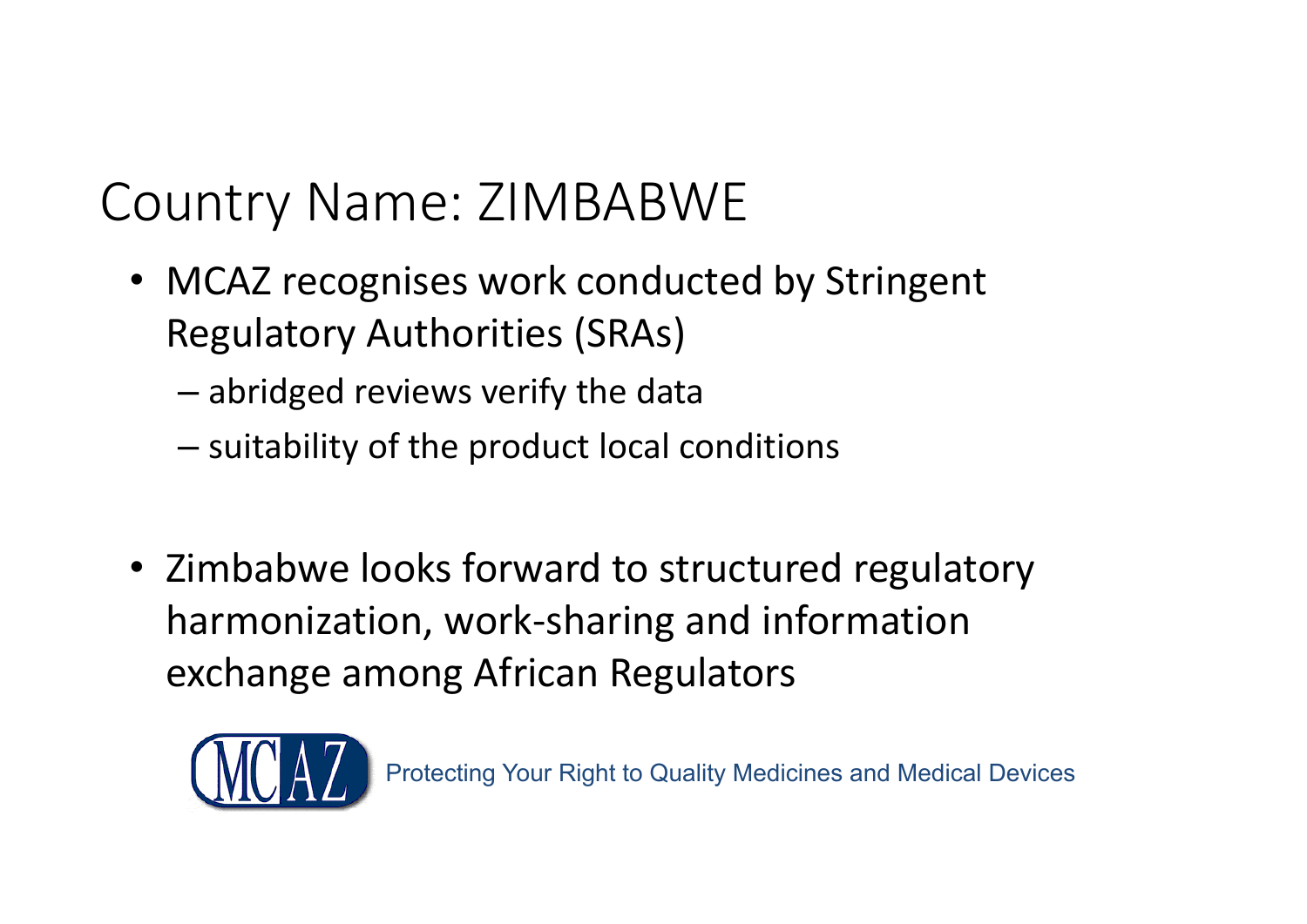# THE END